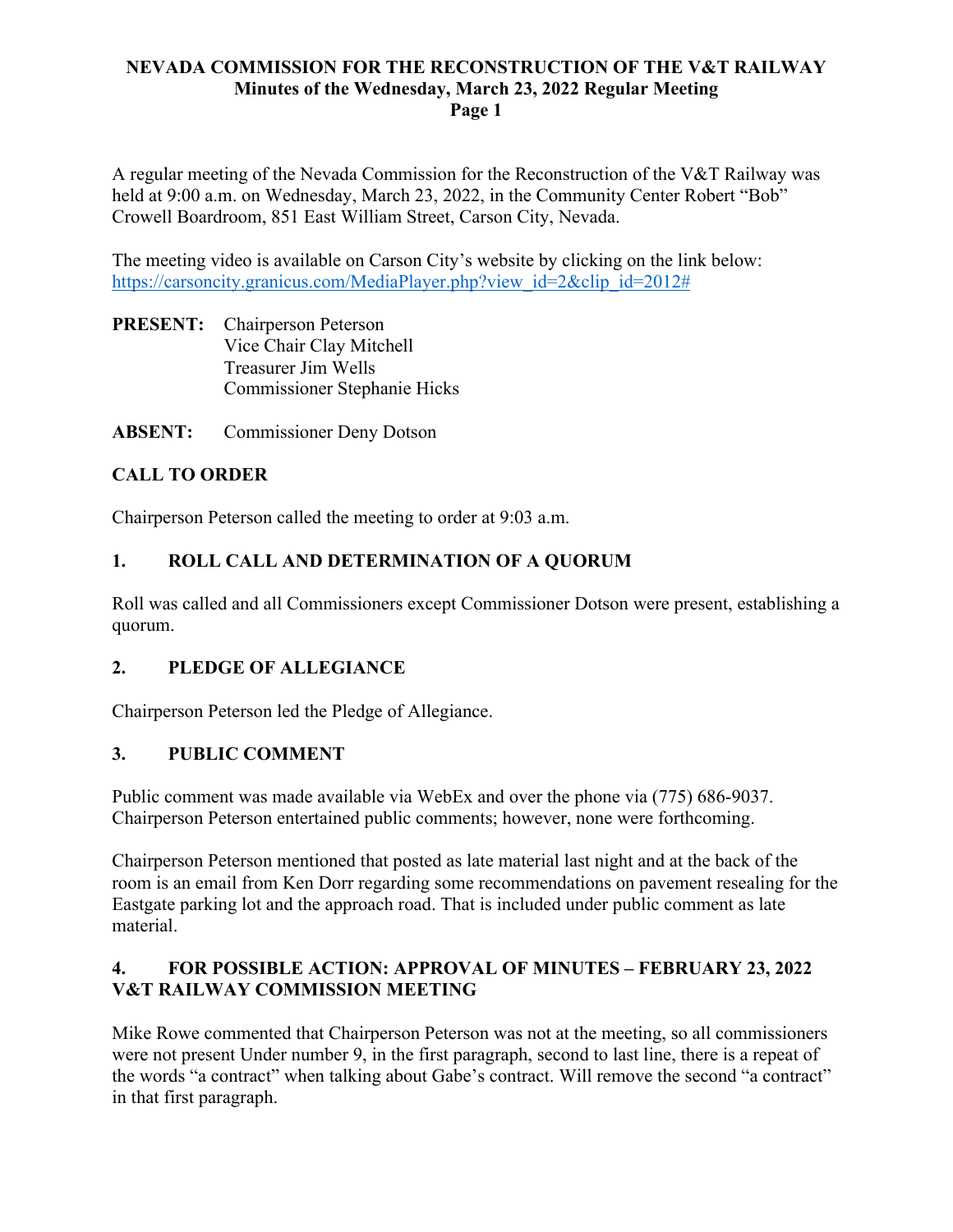**MOTION: Treasurer Wells moved to approve the minutes with the two changes noted. The motion was seconded by Commissioner Hicks and carried 4-0-0.**

#### **CONSENT AGENDA**

**MOTION: Commissioner Hicks moved to approve the Consent Agenda as published. The motion was seconded by Vice Chair Mitchell and carried 4-0-0.**

#### **END OF CONSENT AGENDA**

## **9. FOR DISCUSSION ONLY: DISCUSSION OF TENTATIVE BUDGET PREPARATION FOR FISCAL 22/23 BUDGET.**

The budget committee – Jim, Clay, and Allyson - has put forwarded tentative budget numbers for the review by the full Commission.

Created a tentative train schedule for the calendar year 2022 and the first part of calendar year 2023 to determine when the train is going to run. It will not be quite the same as it has been in the past. The general train will be running on select Saturdays and Sundays starting with Mother's Day, a couple of specialty trains (i.e., wine trains, Oktoberfest event), and 24 days of Polar Express. This is where the revenue piece comes from -\$852,600. No increases to the existing ticket prices from calendar year 2021. Used 55% capacity for the regular season trains. Almost all steam engine trains, diesel train for Mother's Day and that is it. At 60% capacity in 2019. Lower capacity than this in 2021. Used 100% for Polar Express since we sold out in 2021. Included the \$65,000 for the 25% rail bike split. Included Parking for Polar Express – we will continue to have paid parking. Used numbers for Polar Express photography and merchandise sales based on actual sales from 2021. Allyson Bolton commented that the price for Polar Express parking has been changed from \$15 to \$10 with the shuttle being a tentative offering. Therefore the 2022 Polar Express parking revenue is lower than it was in 2021. The budget does not include the contract for the Amador shuttles from Gold Dust West. Revenue numbers come out to a little over 1.4 million. Chairperson Peterson asked a question about the revenue side. Is the Virginia Truckee RR Lease line item for the small amount of money that Tom is paying for the retail shop? There is not a number for that line item because we have not confirmed whether they will be moving forward with the retail shop this year. It was a relatively small number; it would not have made a significant difference – around \$1,200 for August through December.

On the expense side, we replicated the Polar Express numbers without the Amador Stagelines contract and with slightly less for decorations. We thought we would not have to spend quite as much as we did last year but we did put money aside for decorations, just not as much. Everything else is based on the current year's expenses annualized. Chairperson Peterson asked if Freedom Rail's half of the utilities was factored into the budget. Treasurer Wells answered that they were not. If you look at what revenue was received from the railbikes this year, we are at about \$40,000 as opposed to \$65,000 in the budget. We had \$125,000 in revenue for the railbikes in the FY21 budget, dropped this to \$65,000 inclusive of reimbursement for utilities, track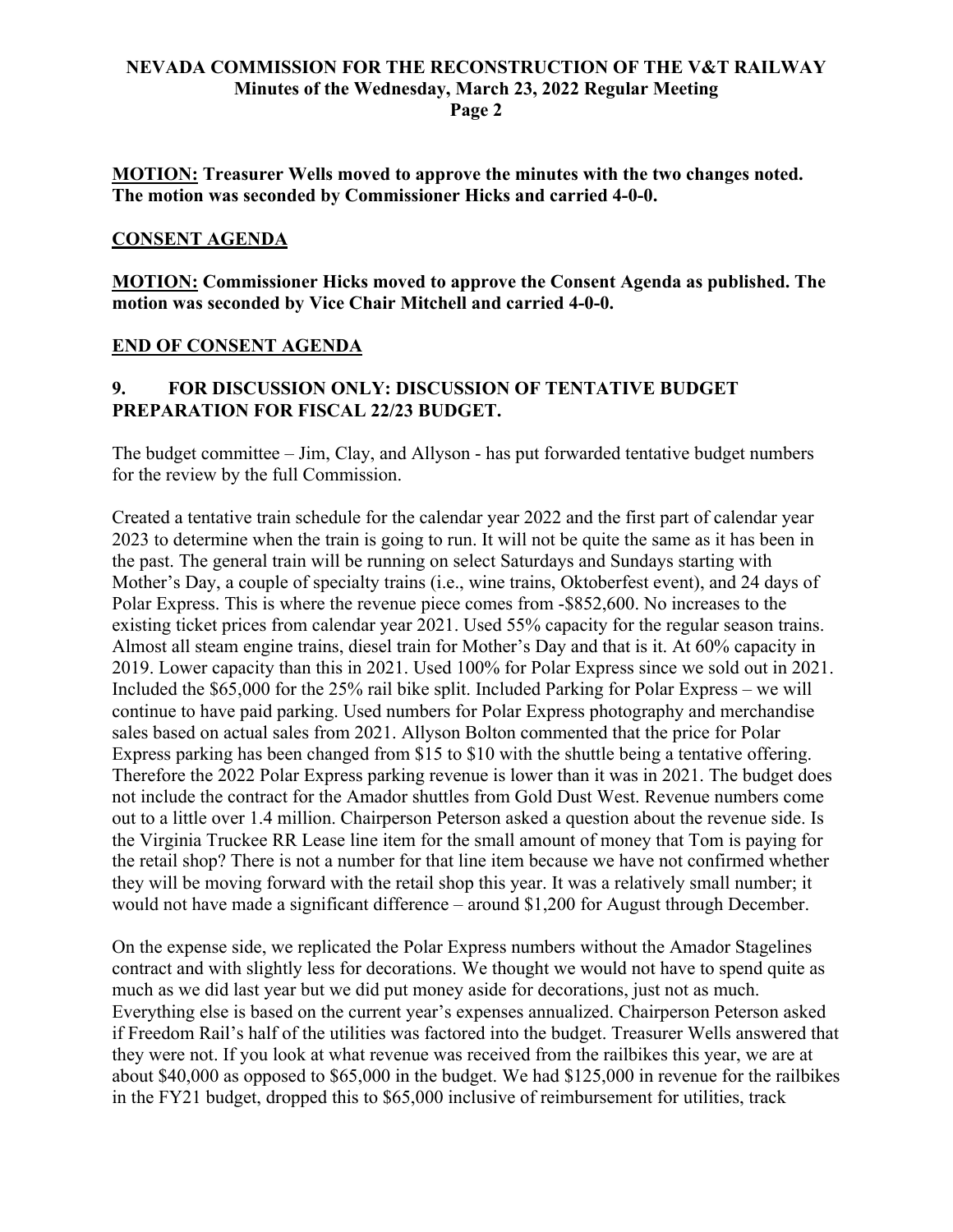maintenance, etc. This could come in higher. Track maintenance, \$112,150 per year, right out of Gabe's contract. Basic repairs and maintenance at Eastgate Depot are a carryover from the current year. Inserted money for regular season special events for decorations, food and beverage, giveaways, and miscellaneous. This is in addition to The Polar Express, for Mother's Day, Father's Day, etc. Professional services, \$53, 070, all right out of the contracts in place with the various vendors. The only vendor we do not have a current contract for is Polar Express Production Services; this amount is based on what we spent in 2021 (\$34,000). The invoice received from Virginia & Truckee Railroad for The Polar Express North Pole was quite a bit more than \$40,000 but Tom wrote it off because the contract was limited to \$40,000. Part of this was due to how the North Pole was torn down, reconstructed. Not sure if this will replicate itself or not this year. Hope everything was put away in a more structured fashion this year, so Tom does not have to incur extra costs like he did last year. Hoping the \$40,000 is sufficient for the North Pole setup. Allyson Bolton added that part of the increase was due to missing items that had to be repurchased as well as more maintenance due to high wind. Audit fees right out of contract with Casey Neillon. The Polar Express royalties are based on contract and ticket sales for Polar Express. Last year advertising and promotions were flipped - \$40,000 for the regular season and \$75,000 for Polar Express. We decided that, since with very little marketing we sold out, we flipped it around to put more advertising into getting more people out for the regular season trains. The capital outlay, the \$50,000, is a carryover from the current year. The meeting expenses is based on this year's expenses so far. The insurance premium is based on policy with a slight increase. About \$1,375,600 in expenses leaving us with about \$32,400 above expenses. Treasurer Wells concerned about this budget as well as the budget we are in this year because we are running this operating budget with one time money. We have \$129,000 of revenue from the sale of the Drako property. This is a two-year note. After this fiscal year 2023, we have about 6 months in the following fiscal year and then that \$129,000 is gone. As of February, we have a little over \$210,000. Bottom line is \$165,00 surplus. This puts us at a \$50,000 deficit. Concerned with paying operating costs with one-time revenues. Must increase ongoing revenues or figure out a way to cut expenses. This does not include the \$33,810 contract with Amador. If we did include this in the budget, that would put us into a deficit to begin with. This also does not include the public comment item which is the \$35,000 to resurface the parking lot at the Depot. Treasurer Wells suggests taking that money out of the capital outlay line.

Chairperson Peterson asked a question about Polar Express – does the revenue in the budget reflect having four or even five passenger cars for Polar Express? Allyson Bolton clarified that it is not – the budget is reflective of three cars as we are still in discussion with Tom about adding additional cars and what the associated costs would be (plus more cookies, more hot chocolate, etc.). We were not firm enough on what the revenue and the expense picture would be for something like that to include it in the budget at this point. Curious about net revenue per day. However, without knowing what the costs are, we could not project out a substantial increase in revenue – it was not a huge amount. Make about \$84,000 in revenue from Polar Express without additional car. With the additional car there would be additional costs for the car itself, for the production people, for the supplies, etc. Adding an additional car is not going to be pure profit. Also, can't say it will bring in a third of the \$84,000. Might only net us \$25,000-\$30,000 a car for all the additional work. The car that is being considered is like the deluxe table car so looking at 40 people, 10 tables of 4. The tentative cost is \$2,500 a night. A lot of variable costs that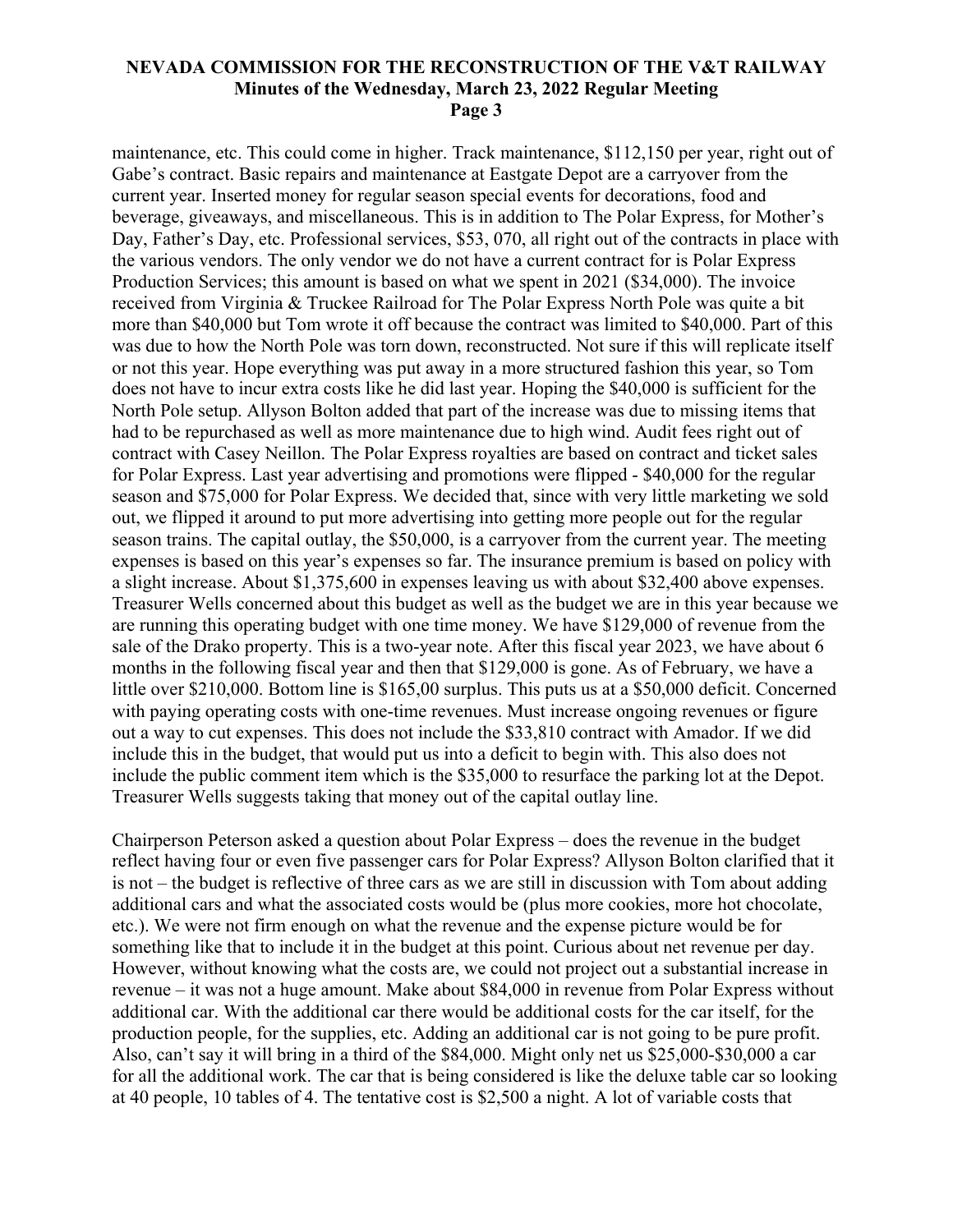fluctuate based on how many riders we have. We are not amortizing fixed costs across additional cars. There are two contracts coming up this year that we don't know the outcome. Production Services – don't know what this will look like. Based budget numbers on contract with Lollipop Productions, for both their staffing as well as their costs. The other is the train contract that will start in January 2023. Used this year's existing numbers for Mother's Day to FY23. That contract will change.

Commissioner Hicks raised a few questions about the parking lot surface sealing. She asked if Ken Dorr has talked to a contractor about actual costs. Concerned that Engineer estimate will end up being double the cost when they go out to bid and we won't be able to move forward because we only budgeted a certain amount. Don't want to be in a situation where we think it might cost \$35,000 but it comes in a lot higher than that. Are we able to hold off one more year? Especially given our bottom line on the budget. Ken Dorr answered that they did speak with a contractor and this estimate is inflated due to oil costs. Alternatively, there are lesser treatments we can do. We can defer the treatment until next year and just take the chance that there will be more costs later.

Ken Dorr also commented that under track maintenance, \$112,150 is Gabe's contract. However, last year, to save on having to pay sales tax, the Commission purchased the pre-emergent material which was about \$8,000. That was paid for directly by the Commission. If Gabe were to pay for it, sales tax would be charged plus he gets to mark it up 27% according to his contract. Some of those items for materials are part of the maintenance of way cost but not necessarily his contract amount. Just his contract amount, unless he must buy those materials, will be less. Jim answered that he took the annual dollar amount out of his contract as that is what the Commission is on the hook for - \$112,150 per year for four years. Ken Dorr added that Gabe's contract does not include that material. Ken Dorr also pointed out that his budget line item was quite a bit higher than his actual contract so it can be cut by \$5,000.

There are 34 dates in FY23 for the regular season trains, 4 special train weekends throughout the regular season (3 plus Oktoberfest). Allyson Bolton added that we are looking at a corporate event that would replace a special event date.

Chairperson Peterson asked a question about material purchasing. Could that come out of capital outlay? Or not because we aren't purchasing some physical piece of equipment. Ken Dorr's recommendation would be a separate track maintenance item for track maintenance material purchase outside of paying the train maintenance contractor. Create a separate line for preemergent.

Chairperson Peterson anticipates Visit Carson City being able to make the \$65,000 payment this fiscal year. As soon as we can clear the 2% amount in total room tax collections, they will be able to make that payment for this fiscal year which will be before the last week of June. Could these funds be used this fiscal year to help with this repaving? Did not budget last year in anticipation of having those funds. If we feel we need to do this as soon as we get the money from the CTA could those dollars be used to put toward this work? Treasurer Wells confirmed that we did not include any money from the CTA for FY23 due to the uncertainly of what the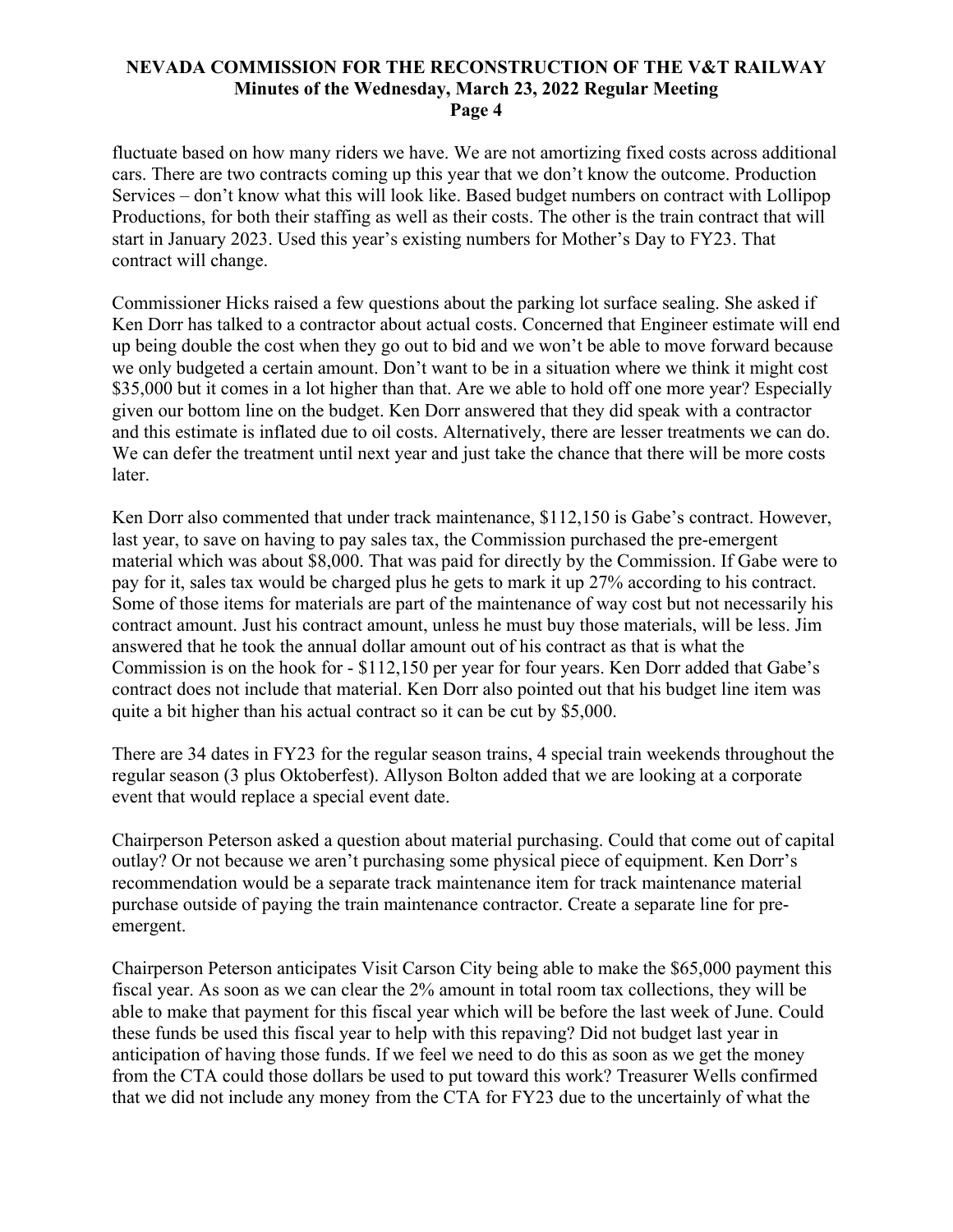language revolves around - once the bonds are paid off where the money is going to end up going. Chairperson Peterson clarified that he was referring to this year – they will be able to make the payment this year. There will be an extra \$65,000 coming in May.

Vice Chair Mitchell added a few thoughts. Hesitant about cutting the shuttle completely from Polar. Not advocating for doing it the way it was done this last year but concerned about that substantial of change. Reducing the parking cost but one thought is something paired way down but still has potential to cover if we need some off-site parking. Concern is we are not able to accommodate the number of cars we need with the space we have there on-site, and we have no plan in pace for how to get overflow to the Depot. Also raised the question of how can we improve performance on regular season trains? How do we improve the experience of the train ride itself so that potentially each leg of the trip has unique characteristics or different experiences that gives you something to look forward to on the ride back down? What if we were to put together a self-guided audio tour? Either through a website or an app we create, and you can trigger as you hit certain points along the track different historical information or points of interest – one set going up and a different one coming back down so different content. Not centralized where conductor is having to come up with a different spiel and you can engage as much or as little as you want at your own pace. What do we do to improve the actual experience of riding the train? Working with unique characteristics of the location of the train and the history of the train. Other thought is to have a small shuttle option to return to Carson City instead of taking the return train. Shuttle could also be used to pick up groups from a hotel and bring them to the station and take them back at the end of the day. Mitchell added that for every 5% that we can increase ridership during the general season it represents an increase of about \$21,000-\$22,000 in revenues. If we are looking for ways to increase our budget, that is a recurring potential source. If we can justify how we are going to get that increase in ridership that is what it buys. Mitchell also contemplating the number of times we are operating during the general season. Does not think that increasing the number of days we run increases revenue in a linear fashion. Create more demand by spreading it out over more trains. Running more trains during the regular season may or may not help our bottom line.

Treasurer Wells added that it is about \$15,000 per 5% (if move 55% to 60%) for just regular train rides, not including specialty trains. Having a shuttle can accommodate one-way riders both directions – either up to Virginia City or down to Carson City. Can put more people on one-way tickets. Not comfortable owning a vehicle and hiring a driver – find a company that would be willing to do that. Not sure how we would price it – wouldn't be built into the one-way ticket price we have now.

Mitchell suggested that it may introduce a level of complexity from a ticketing perspective that we may not want to deal with. If we can get the extra usage and ridership out of it, we don't have to charge separately for it  $-i.e.,$  we standardize to the round-trip price, and you can come back on the train or you can come back on the shuttle. Becomes part of the cost to operate the system. Could be easy on the ticketing side – do you anticipate riding back the train back or do you anticipate riding back on the shuttle? To get an idea of potential demand. The VCTC was authorized to acquire a brand-new passenger shuttle. However, it will probably be in high demand when the train is running.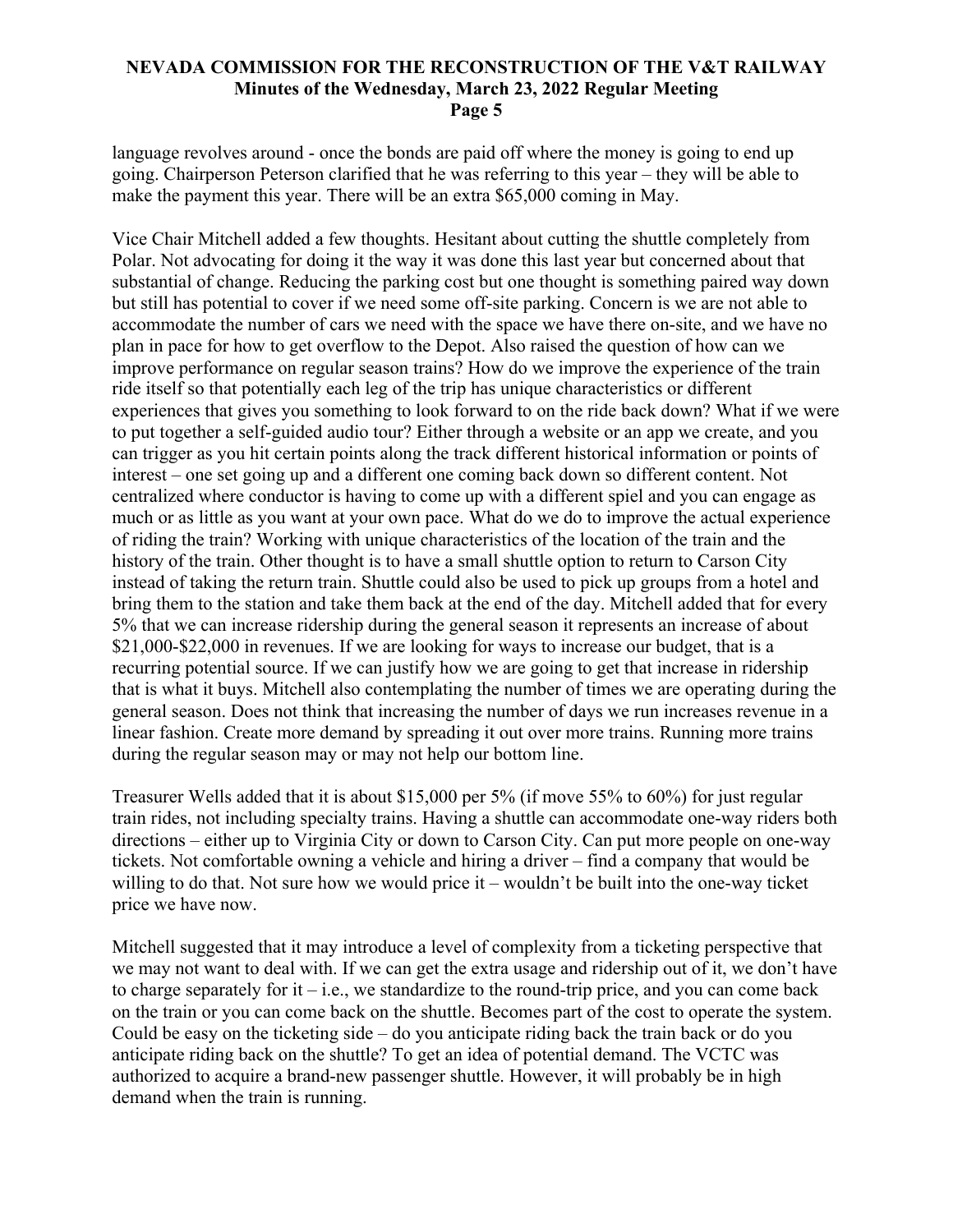Allyson Bolton proposed leveraging our partnerships with non-profits that already have shuttles – the Boys & Girls Club. Instead of having to maintain a vehicle and staff we could look at partnerships.

Commissioner Hicks adder her support of the audio tours – would be a unique experience to provide. Regarding the shuttle, maybe we figure out a way to launch as a pilot program. We select certain days and market it that way – this is a new pilot program, here's your opportunity to go one-way and ride the shuttle back. Use the season as an opportunity to see what the demand really is before going to next step of purchasing our own vehicle.

Chairperson Peterson touched on the shuttle. We hear from visitors that they are concerned it is a long day. This would allow folks to exit off in Virginia City and just be brought back down rather than having to wait 3 hours for the train and then another hour and a half on the train. What if we could reverse engineer what happens today– shuttle people down from Virginia City to Carson City. Bring sponsors in from the hotels, DBA, some of the restaurants. Great way to get the small business participating in both cities. Peterson added that it would be cool if we could mimic Visit Carson City's Kit Carson Trail virtual immersive experience. This would allow us to customize the visitor experience. Does not have to be limited to back and forth to Virginia City, even when we go into the canyon. Now you tie Lake Tahoe to Carson City and Virginia City – talk about the history of the area as well.

Mitchell added that Virginia City's app has an audio tour voiced by locals. There are some really cool things we could do down the road (i.e., augmented reality). There are also simple things we could do right off the bat – a scavenger hunt for kids. We could hide something along the tracks that primes them to buy their Polar Express tickets. Advertising a return experience that will bring them back. May want to look at adding hot spots to the train because cell reception may be spotty. Ken Dorr added that there is record of what happened along the railroad track tied to the original mile posts.

Maybe the ARVR experience is something that the CTA and VCTC could partner on. That is a direct benefit to shared visitor experience. Do any of these things fall under the purview of State tourism grants? Yes.

The VCTC shuttle schedule will most likely conflict with when we would need it. Possible availability for the transportation of guests from the Depot to C Street if the trolley is not available. Could speak with Doc about scaling up because he has the structure in place. Could also have multiple shuttles down because it is not a long trip – earlier and later.

What we don't spend this year, our ending fund balance, will be available for us to spend next year. One thing we could look at to try and do a pilot is pick some dates in September and October timeframe, that gives us time to find a way to do this, put those select dates on the website, and gauge demand for the full 23 season based on that. If a very limited pilot, we might be able to use an entity that wouldn't normally do it on an ongoing basis – the Senior Center. Contract with a non-profit who has drivers. Parks & Rec has shuttles – Commissioner Hicks will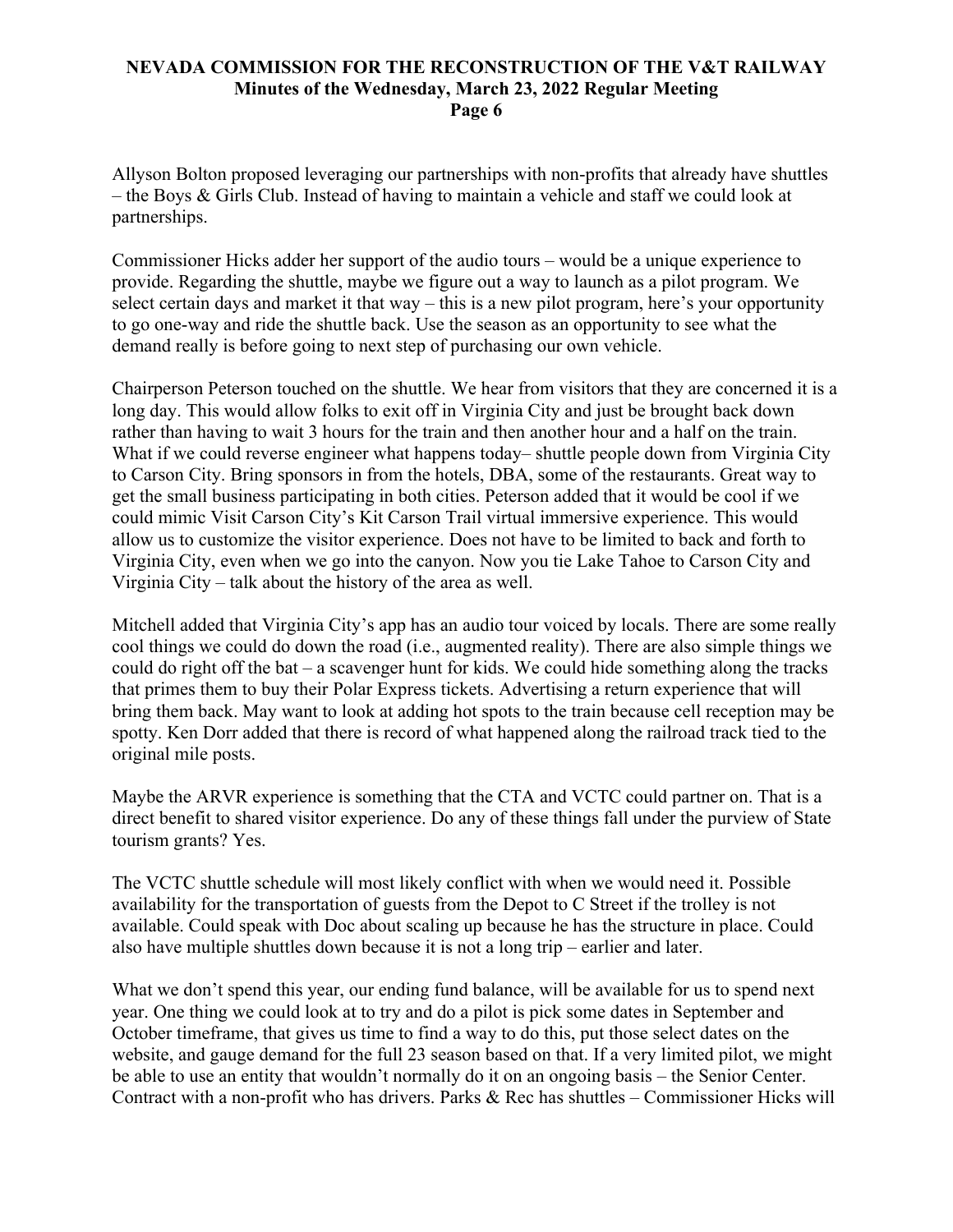check into this. Not sure of availability given their programming schedule. The City's five-year strategic plan includes looking at the feasibility of a shuttle service for downtown area.

## **10. FOR POSSIBLE ACTION: DISCUSSION AND POSSIBLE ACTION REGARDING REQUEST FOR PROPOSAL OF POLAR EXPRESS THEATER PRODUCTION SERVICES.**

Expedited timeline due to Polar Express camp the last week of May during the May Commission meeting. Originally had presentations in May. But we need this company or this person to go to camp which is why we have proposals due before the next meeting, presentations with the committee identified today, committee would go forth at the April meeting to put in a recommendation of who to go into contract with. That person would potentially go to camp while in negotiations and vote on the contract in May. Allyson Bolton is the contact as Chairperson Peterson is traveling during this time.

Treasurer Wells not super comfortable with short timeframe. Too compact if we want to get other people outside of someone who has already done it to bid on it. More comfortable if he knew how we were going to get this out to potential bidders. Chairperson Peterson has a list of potential companies that do this type of work, Leah and Allyson will be talking with those folks before we release the RFP on Friday.

Treasurer Wells proposed moving the April meeting date. Combine April and May into a mid-May meeting. That way Allyson doesn't miss a meeting while at camp and the RFP timeframe can be extended a little bit. Hold the budget hearing for the end of the month because it will give the Commission the opportunity to have another dialogue at the joint May meeting before we finalize everything. The budget hearing must be in the last 11 days of May. Keep the  $25<sup>th</sup>$  for the budget hearing. Push April meeting to early May – the  $11<sup>th</sup>$  – discuss the tentative budget along with this RFP. Shift dates to make sure everything lines up – interviews the 3rd or  $4<sup>th</sup>$  at the latest. Selection committee to go through the papers and come up with a short list. Full Commission sees the presentations as opposed to just the selection committee. Presentations to the full Commission on the 11th rather than a second date. Selection committee would take the written responses, create the short list, and the short list would be invited to the May 11<sup>th</sup> Commission meeting for presentations. Selection committee would score the paper submission and the full Commission would score the presentation. No short list if no more than 4 or 5 options, everybody comes to the meeting for evaluation. Skip the interim step so they have more time to apply. Commission members would get the packets of technical and cost proposals, review and score them, bring scores to the meeting, presentation would be second set of scores. Shift all dates around May  $11<sup>th</sup>$  meeting  $-14$  days more or less.

RFP is broken down into different facets of production  $- (1)$  the actual theater piece – the onboard experience, the handing out of the things, managing the cast; (2) the hiring of the cast, the soliciting of the cast, managing their schedules; (3) the costuming, making sure everyone has the right costume; and (4) sound – optional. Bidder may include cost and scope to include sound, but it's not required of them to include sound.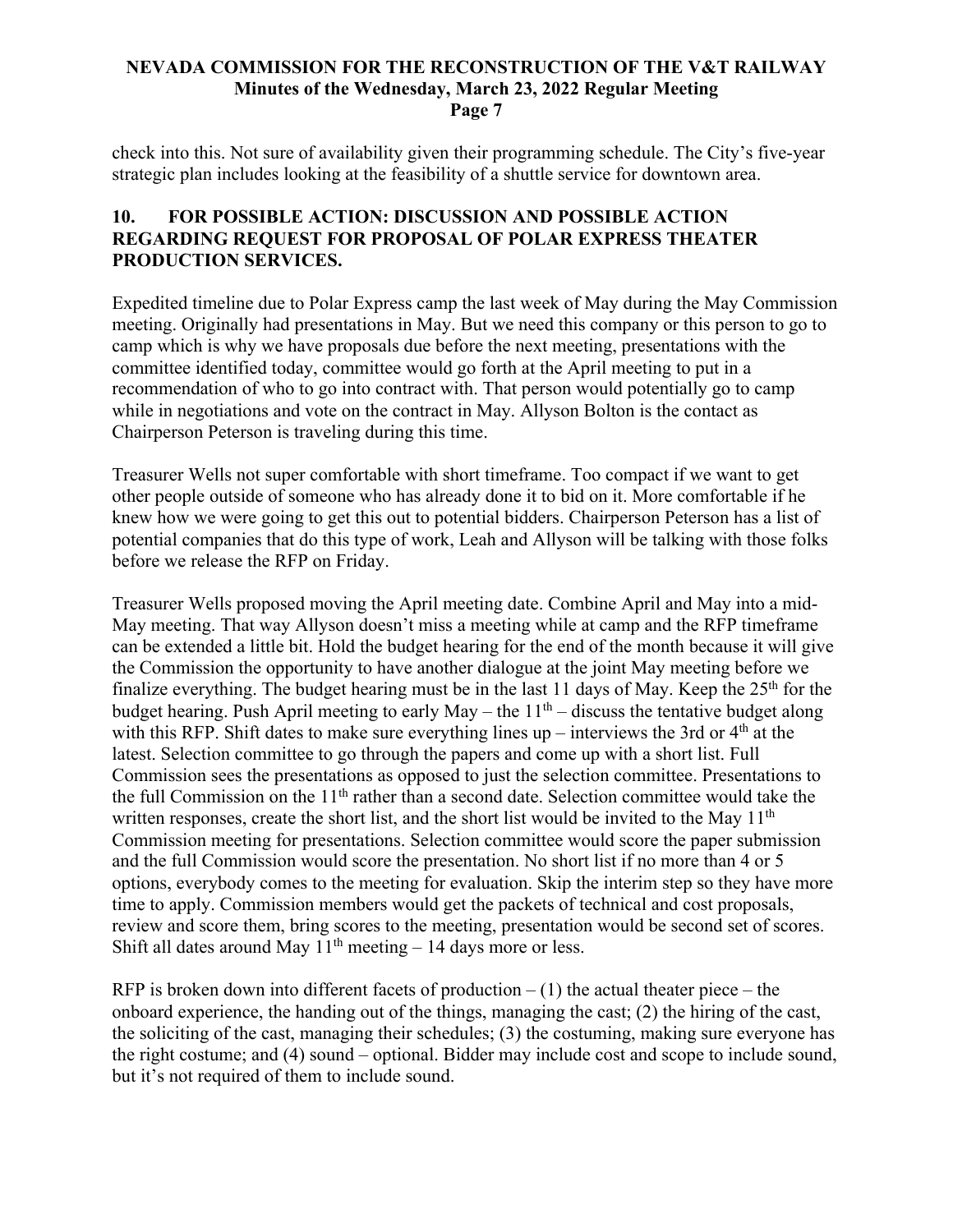Treasurer Wells shared some technical comments regarding the document. There are a few typos. Section Two – background information. Would like to see 2.1 and 2.2 that define the railway operations team and the train operations team – later referred to as Depot operations team in 4.1.4. Define who those are. Now they know who they are working with.

Under section 5, Rail Events agreement does not go until December 31, 2026. Should be a provision that states this contract goes through 2026 subject to an extension of the contract with Rail Events through that date. The current date is 2024.

In section 6.1 and 6.2, all should go to Allyson Bolton.

In section 21, change language to "by the V&T Railway Commission." Let Commission decide who would be the representation.

Back to section 2, because we have already defined RFP and the Commission in section 1 use the V&T Railway Commission abbreviation. Same thing with RFP.

Commissioner Hicks had a couple of other things to bring up. Under 4.1.1. add "reporting directly to the Operations Manager" so that chain of command is clear. Under section 5, what about a year contract with an opportunity to renew annually to 2026? May be a limitation for someone who is considering bidding. Proposed a 2-year contract with 1-year extensions beyond 2. Through December 31, 2023, subject to the extension of the contract with Rail Events, and with an option to renew up to 3 additional calendar years. Could be all 3 years at a time or single years one at a time. Would have to do a new contract with Rail Events at some point whether it's an extension of one year or an entirely new contract moving forward. This language covers us in case we are not renewed or unable to come to terms with Rail Events contract. Make it its own sentence. Duration of contract and any subsequent renewals are subject to the extension of the contract between V&T Railway Commission and Rail Events, which currently expires December 31, 2024.

Vice Chair Mitchell curious about ambiguity in section 4 of 3 to 4 car production. Running a minimum of 3 cars, might have a  $4<sup>th</sup>$  car, want to see both scenarios. Make cost proposal form for a 3-car scenario and a 4-car scenario. Add in background information – for 2021 we ran a 3 car Polar Express train. It is expected that there will be a minimum of 3 cars, potentially a 4th car, in Polar Expresses going forward. Should explain each type of car and number of passengers, what we think the 4<sup>th</sup> car will be.

**MOTION: Vice Chair Mitchell moved to approve the RFP proposal for Polar Express Theater Production Services with the agreed upon changes or amendments. The motion was seconded by Commissioner Hicks and carried 4-0-0.**

## **11. FOR DISCUSSION ONLY:**

**MONTHLY NON-ACTION ITEMS:**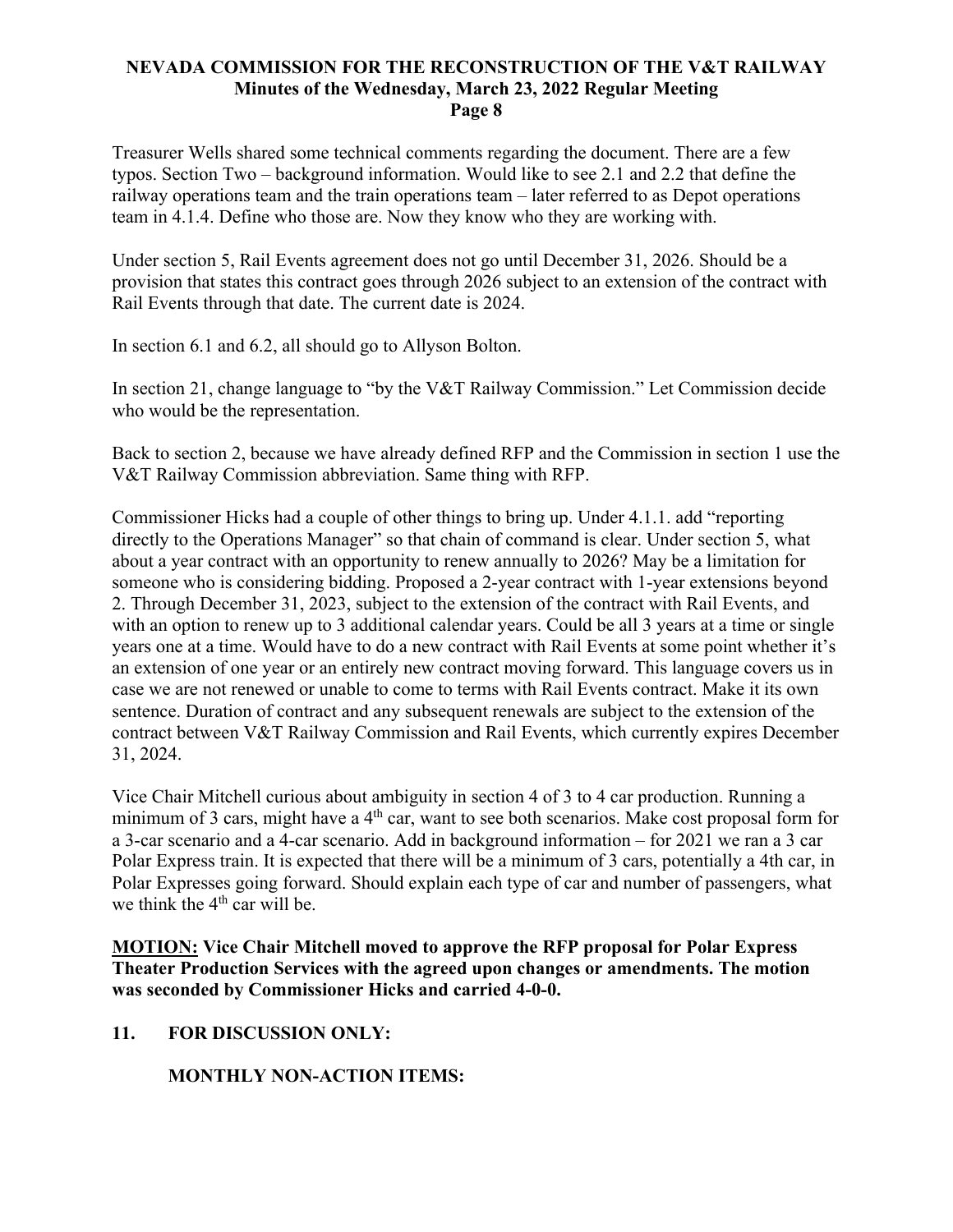## **A. OPERATIONS REPORT**

Chairperson Peterson noted that this was late material as well. It was posted to the website last night and is at the back of the room.

#### Operations –

The last two to three months have been internal maintenance - making sure that things have been moving along. Looking to finalize the 2022 general train and Polar Express schedules. Went up to Virginia City and had a two-hour meeting with Tom Gray to hash out what the new season will look like as well as talk about the new additional car for Polar Express and if it is feasible for our team. Brainstorming what special events will look like.

Continued coordination with Freedom Rail for the 2022 season. Had a call with Freedom Rail on February 14 – still reconciling 2021 numbers as well as their utilities payment. Looking to decouple their ticketing system from our ticketing system. The hope is that Freedom Rail can push a button and the 25% is deposited into our Fare Harbor payouts – is this before or after processing fees? Will it come with reporting? Will it be before someone has ridden or after? What if the booking gets cancelled? Looking to hand over keys to Freedom Rail soon – early next week. A special group is coming in in April looking to ride four rail bikes.

We have been working with different groups for special runs, one of which is a corporate client hosting an employee appreciation dinner. They are renting out the train, riding it to the Gold Hill Depot for a catered dinner and entertainment, and riding it back to Eastgate Depot where a shuttle will take them to their hotel. We are looking to secure a photographer to get photos as this is a new offering, potentially a new revenue stream. We are still determining costs on our side – team time, train costs, etc. – to bill the client accordingly.

Clay came down to the Depot and we looked at all sound equipment – what is currently installed, what is in the container, what was used for Polar Express, what could be used for the general season. He came up with some great ideas around outfitting the Depot in a more permanent way as to not have to set up and tear down year over year. Having something more permanent would benefit special events as well.

Goal is to be on sale by the end of next week – we are very close to getting final sign off from Tom Gray. Our team will push it live in Fare Harbor, coordinate with the trolley in Virginia City, marketing, etc. This is the focus in the next month.

For Polar Express, we are going to the Depot next week to finish inventorying and cleaning up for Mother's Day trains. Will take down all holiday décor. We are registered for Polar Express Camp in Durango.

#### Assets –

Have identified a vendor to come and repair the leaky water pipe. It will be fixed before Mother's Day trains. Will have an electrician out to the Depot, have some minor Depot improvements that we need to look at doing, consolidating like things into storage. We are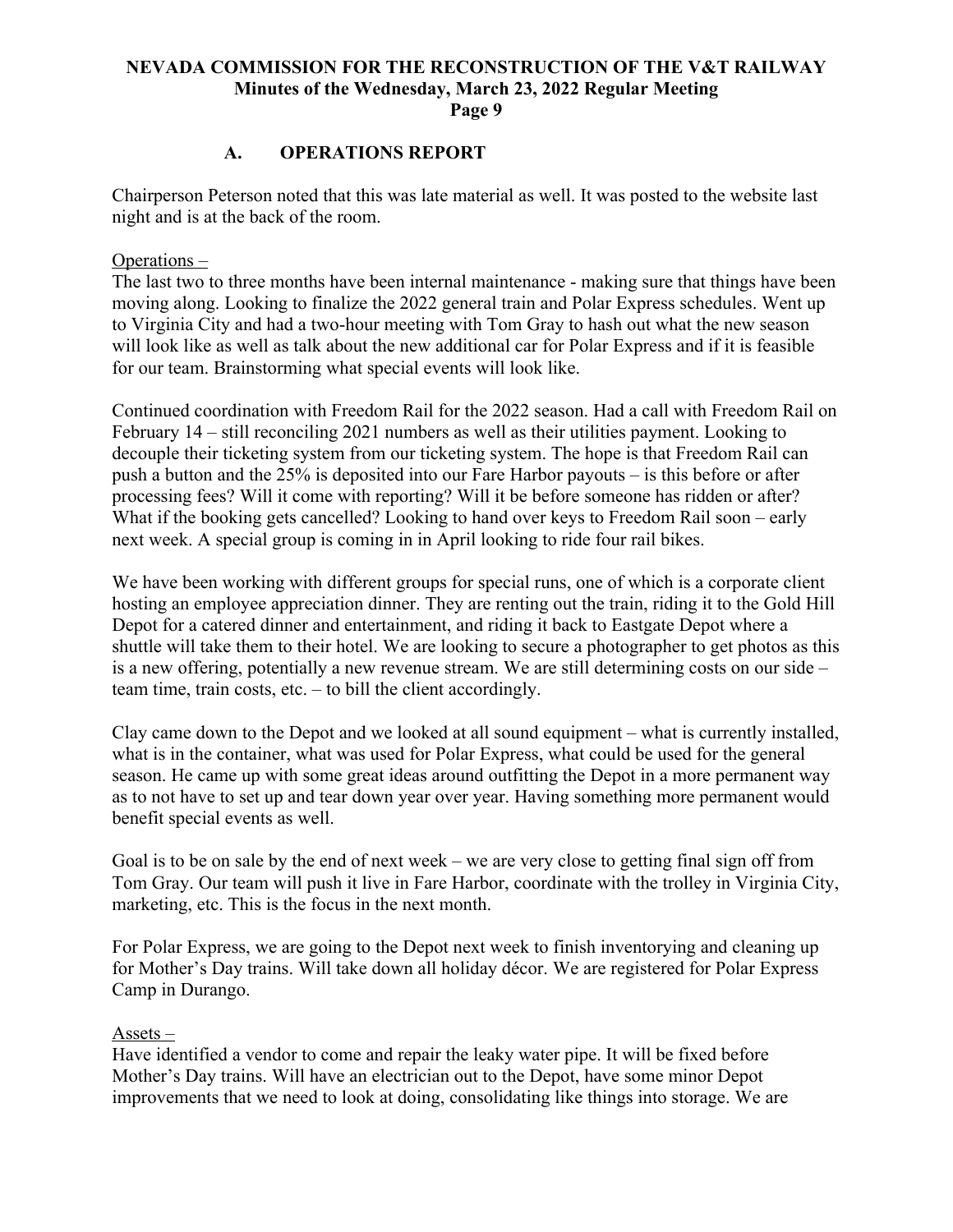almost finished; we anticipate being done on Monday after we finish up with Polar. We do need to coordinate with Carson City to get another dumpster to clean out the blue building – there is a lot of trash in the blue building.

Ken added that there are two file cabinets at Manhart that Gabe will bring to Eastgate.

# Board Relations –

Have been focused on maintenance - coordinated special workshop, maintaining accounts payable, have been very involved with budget planning, working on track maintenance contract, the production RFP. Anticipate the same thing moving forward. Have a meeting with Tom Gray later today to begin discussion around the Virginia and Truckee Railroad RFP – consolidating four contracts plus the North Pole. The storage container idea is not feasible for the North Pole due to the size of the North Pole structures. Not worth taking them apart and rebuilding every year. Tom Gray is interested in putting on the North Pole again this year.

# Marketing –

Gearing up on marketing campaign and media buy. Two billboards are up – no report of impressions yet. Called posters rather than large billboards. They are more affordable, will rotate locations over the next few months. General back to the track campaign and it is working – have received several emails about schedule. Working on digital ads now. Still having difficulty with Facebook. Trying to identify someone at Facebook to talk with. Existing page is owned by the page that was deleted. Will be running some tv as well as radio ads in April – 5 to 10 second spots due to limited inventory and high prices given it is an election year. Overall buy is around \$30,000 total. Will have more detailed report at next meeting.

# **B. TRAIN OPERATIONS REPORT**

This is something new added for Tom. However, Tom could not be here today. Hopefully moving forward, we will have a regular update from Tom.

# **C. ATTORNEY'S REPORT**

Mike Rowe reported that he will be joining the Commission meetings via WebEx moving forward to save expenses unless he is requested to be in person.

# **D. ENGINEER'S REPORT**

Gabe and Ken will repair the standpipe next weekend. Gabe has been catching up on some work that has been deferred for the last two years. Gabe has been doing ballast regulating work, joint oiling program, knocking down high spikes, replacing bolts, retorquing things, general maintenance. Has been doing some rail welding – rail ends tend to break; some needed some work. The big item that really needs work is the Overman Embankment. This will keep settling forever. Tried to do it last year but ran out of time, had some equipment issues. In this fiscal year, Gabe had about \$32,000-\$33,000 of budget left. Since then, he has spent about \$10,000 –